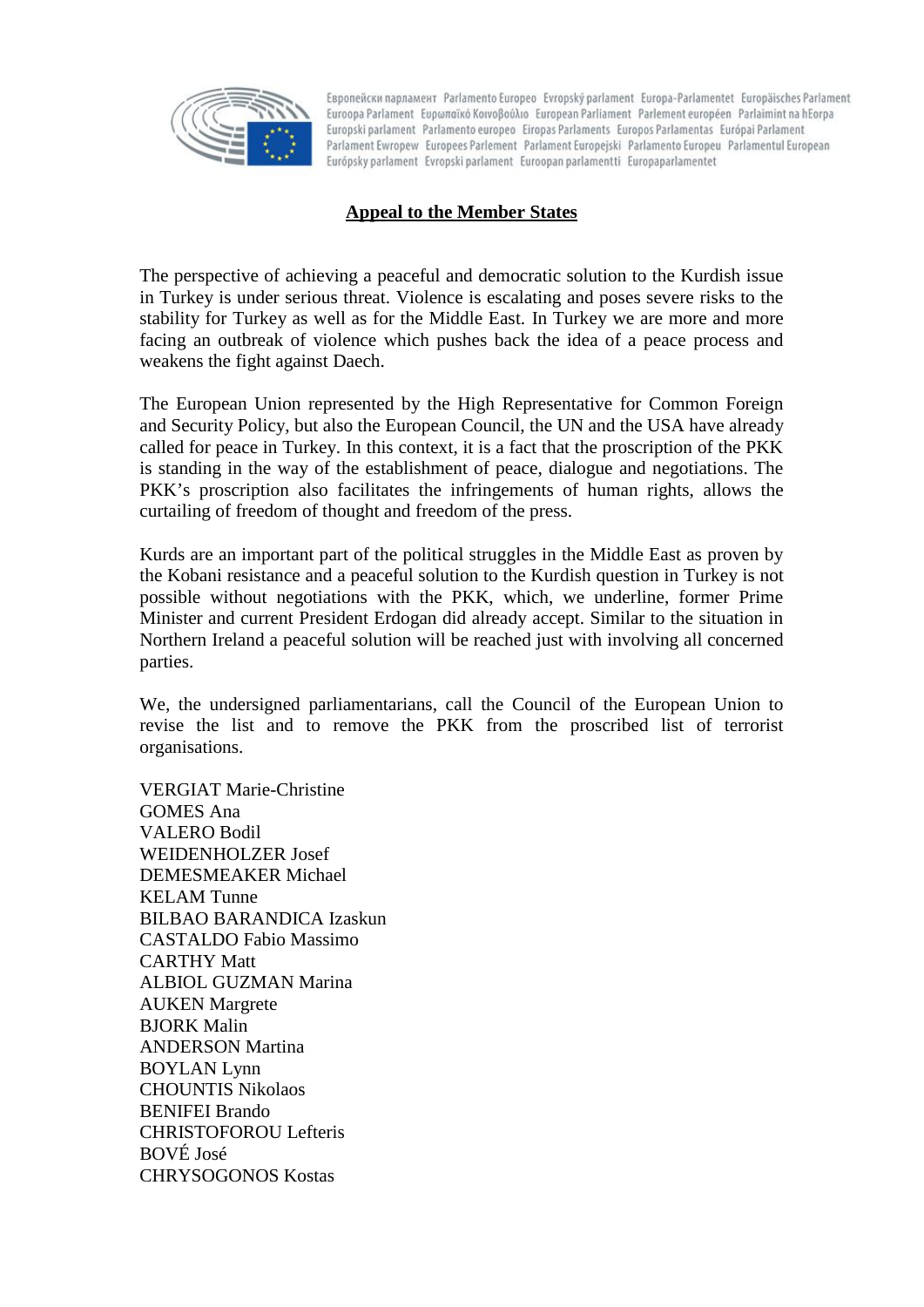

Европейски парламент Parlamento Europeo Evropský parlament Europa-Parlamentet Europäisches Parlament Euroopa Parlament Eupongikó Koivoßoúλio European Parliament Parlement européen Parlaimint na hEorpa Europski parlament Parlamento europeo Eiropas Parlaments Europos Parlamentas Európai Parlament Parlament Ewropew Europees Parlement Parlament Europejski Parlamento Europeu Parlamentul European Európsky parlament Evropski parlament Euroopan parlamentti Europaparlamentet

CORRAO Ignazio COUSO PERMUY Javier DE MASI Fabio FERREIRA João DURAND Pascal FARIA Jose Inacio ECK Stefan KAILI Eva LOPEZ BERMEJO Paloma COFFERATI Sergio Gaetano ERNST Cornelia EVI Eleonora MARAGALL Ernest GRASWANDER-HAINZ Karoline LÖSING Sabine FORENZA Eleonora BUCHNER Klaus HÄNDEL Thomas FREUND Eugen GERICKE Arne MAVRIDES Costas GRAPINI Maria DELLI Karima THEOCHAROUS Eleni JAAKONSAARI Liisa HADJIGEORGIOU Takis SEBASTIA Jordi HAUTALA Heidi JADOT Yannick DE JONG Dennis STAES Bart MARINHO E PINTO António JOLY Gro Eva KARI Rina Ronja KELLER Jan MICHELS Martina KONE NÁ Kate ina KYLLÖNEN Merja LAMBERT Jean LE HYARIC Patrick LOCHBIHLER Barbara LUNACEK Ulrike MALTESE Curzio JUARISTI ABAUNZ Iosu MASTALKA Jiri GONZALEZ PENAS Tania